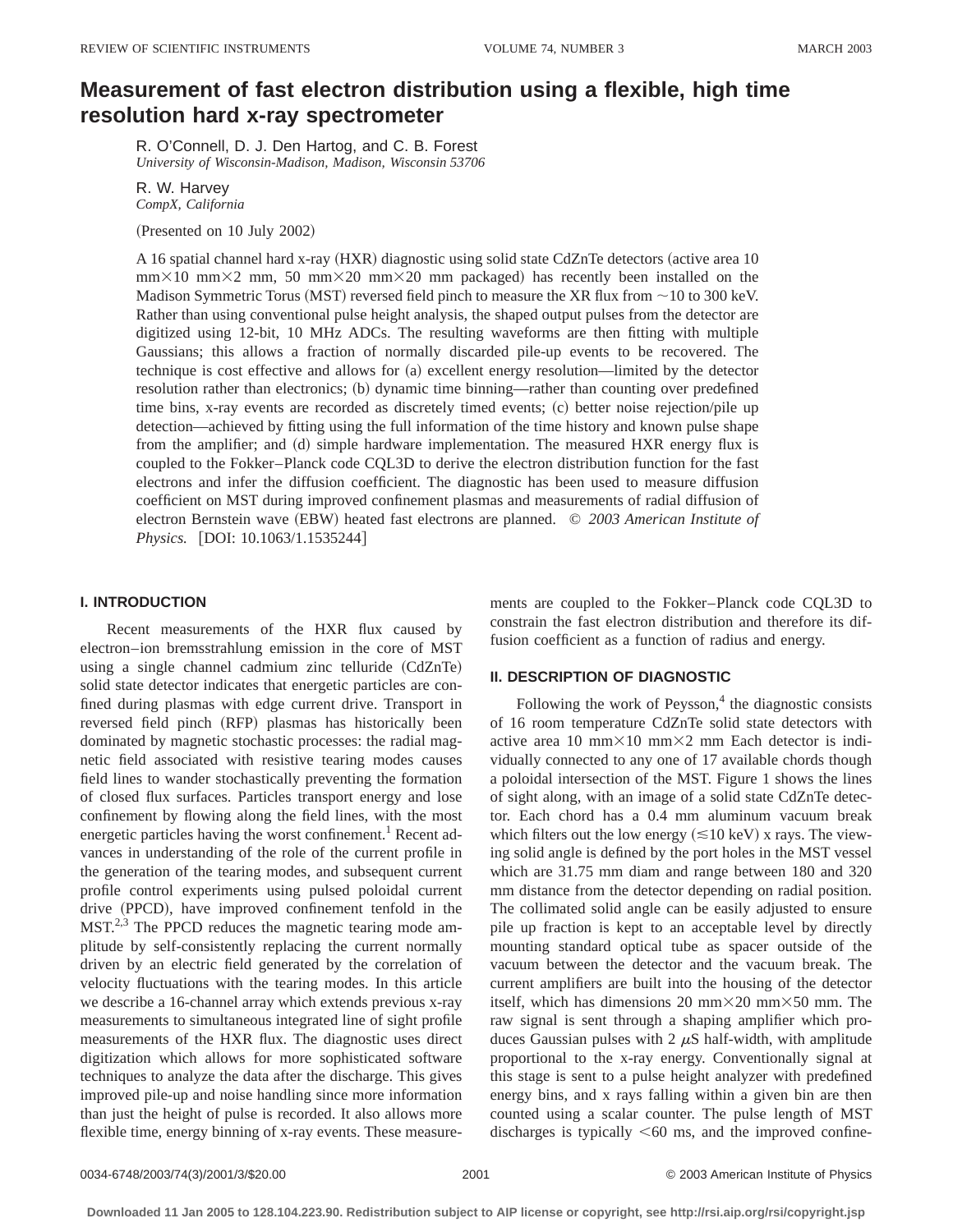

FIG. 1. Poloidal cross section of viewing chords. Actual detector shown top left.

ment periods during PPCD are  $\sim$ 10 ms. This makes direct digitization of the signal attractive. The ADC must be fast enough to capture the 2  $\mu$ S Gaussian pulse and have enough memory to digitize most of the discharge. We have chosen a VME bus system with  $2\times8$  channel, 12-bit, 10 MHz simultaneous sampling ADCs with 0.5 M samples storage per channel. This allows  $\sim$  52 ms digitization period at the fastest sampling speed, although slower sampling speeds are acceptable at the expense of energy resolution. The 12-bit resolution of the ADC means that energy resolution is defined by the detector, which is  $\sim$  5% of the incident photon energy. The 10 MHz digitization rate allows 20 points per Gaussian pulse. The width of the Gaussian pulse from the shaping amplifier defines the baseline counting rate, which is therefore  $\sim$  500 kcps before pile-up, although with double Gaussian fitting closer spaced pulses can be resolved allowing a burst counting rate up to  $\sim$ 1000 kcps. The outputs from the shaping amplifier are simply connected to the ADC boards. The crate controller is a single board computer mounted in the VME crate. The computer stores the  $\sim$ 12 MB of raw data per discharge locally. Processed data (10s of kB) is sent to the main MST data system.

#### **III. DATA DURING PPCD**

Figure 2 shows raw data collected from a single channel of the HXR array during the application of PPCD during a 400 kA MST plasma. The insert shows a sample 0.1 ms period. X-ray events are seen as Gaussian pulses after the shaping amplifier. After the discharge, this raw data is processed on the VME computer: events are identified using a chosen trigger level and each event is fitted with a Gaussian function using the known half width of the pulse. This leaves three fitting parameters: the time stamp, the amplitude and



FIG. 2. Raw data of PPCD period with blow-up in time showing Gaussian pulses from the shaping amplifier.

the baseline shift. Any fits with too high  $\chi^2$  are then fitted with a double Gaussian. Events with still too high  $\chi^2$  are disregarded as either unsalvageable pile-up events or random noise. The fraction of events flagged as double Gaussian or pile-up is monitored and can be set according to the balance of higher bandwidth vs pileup fraction. At the end of the fitting procedure the HXR flux is stored as an array of precisely timed x-ray events for each line of sight, with a current uncertainty in time stamp of  $\leq 1$   $\mu$ S.



FIG. 3. (Top) Energy flux per chord vs energy at the end of PPCD (from 15.5 ms to 17 ms. (Bottom) The same data is rebinned to show the energy flux from photons greater than 10 keV. These data are sampled at 0.5 ms.

**Downloaded 11 Jan 2005 to 128.104.223.90. Redistribution subject to AIP license or copyright, see http://rsi.aip.org/rsi/copyright.jsp**